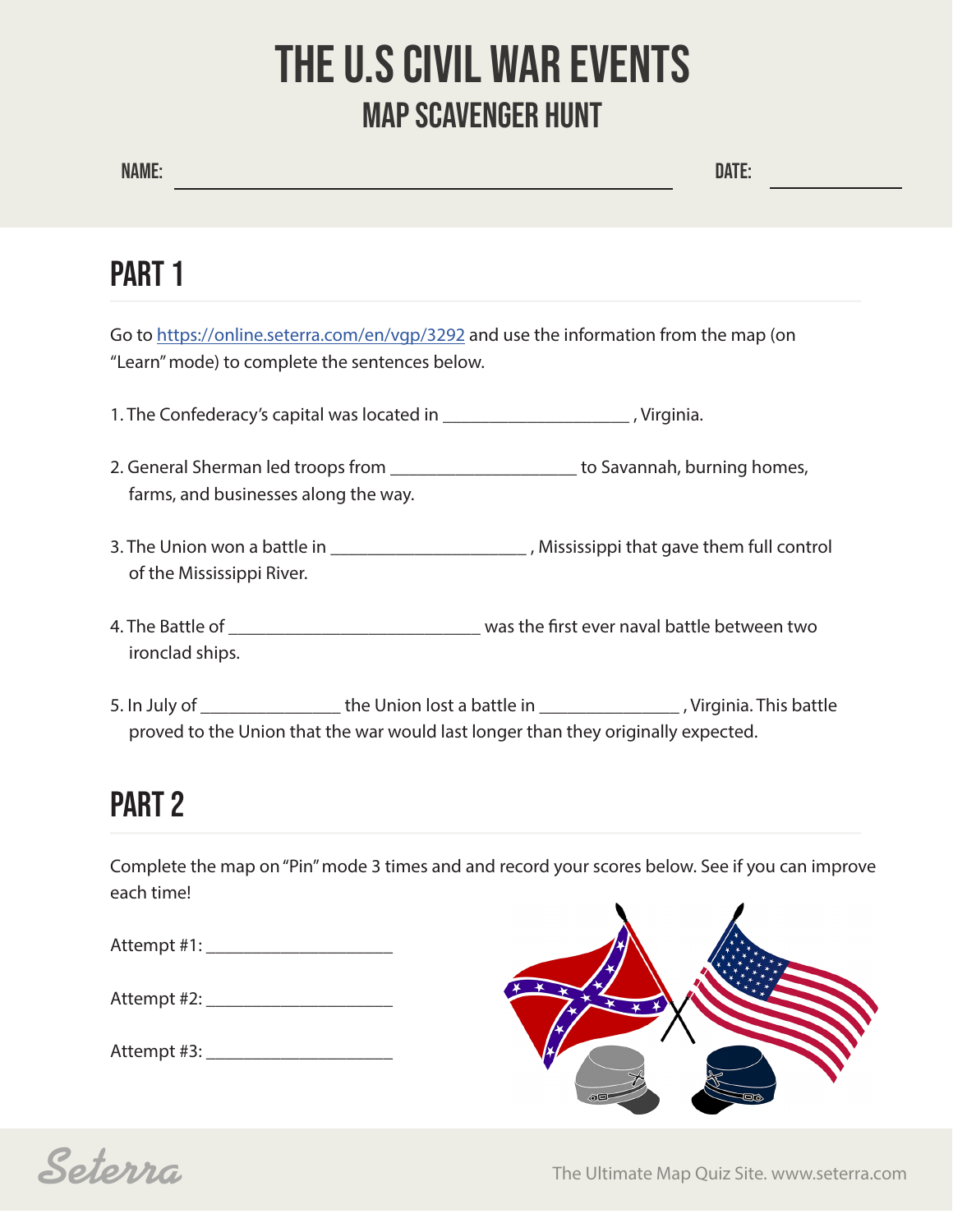#### THE U.S CIVIL WAR EVENTS | MAP SCAVENGER HUNT

## PART 3

Use the information from the map to answer the questions below.

6. Approximately how many Americans died during the Civil War? \_\_\_\_\_\_\_\_\_\_\_\_\_\_\_\_\_

7. Which battle was the bloodiest of the Civil War?

8. What was the purpose of the 13th, 14th, and 15th Amendments?

\_\_\_\_\_\_\_\_\_\_\_\_\_\_\_\_\_\_\_\_\_\_\_\_\_\_\_\_\_\_\_\_\_\_\_\_\_\_\_\_\_\_\_\_\_\_\_\_\_\_\_\_\_\_\_\_\_\_\_\_\_\_

\_\_\_\_\_\_\_\_\_\_\_\_\_\_\_\_\_\_\_\_\_\_\_\_\_\_\_\_\_\_\_\_\_\_\_\_\_\_\_\_\_\_\_\_\_\_\_\_\_\_\_\_\_\_\_\_\_\_\_\_\_\_

\_\_\_\_\_\_\_\_\_\_\_\_\_\_\_\_\_\_\_\_\_\_\_\_\_\_\_\_\_\_\_\_\_\_\_\_\_\_\_\_\_\_\_\_\_\_\_\_\_\_\_\_\_\_\_\_\_\_\_\_\_\_

#### PART 4

Use the information from the map to put the events below in the correct order on the timeline.